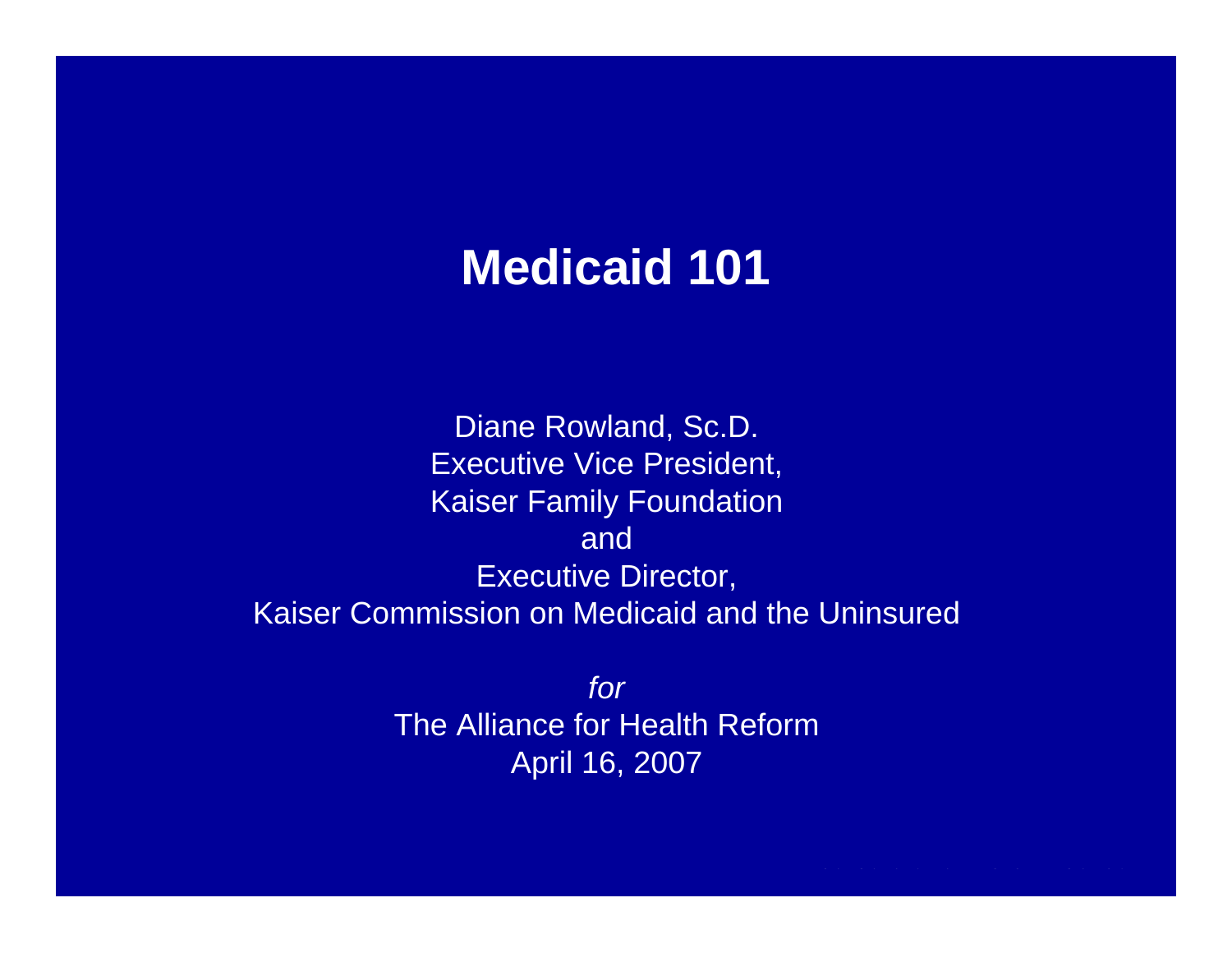# **Medicaid Today**

#### **Health Insurance Coverage**

27 million children and 14 million adults in low-income families; 8 million persons with disabilities

**Assistance to Medicare Beneficiaries**

7.5 million aged and disabled — 19% of Medicare beneficiaries

#### **Long-Term Care Assistance**

Nearly 1 million nursing home residents; 41% of long-term care services

#### **MEDICAID**

**Support for Health Care System and Safety-net**

18% of national spending on health care

**State Capacity for Health Coverage**

45% of federal funds to states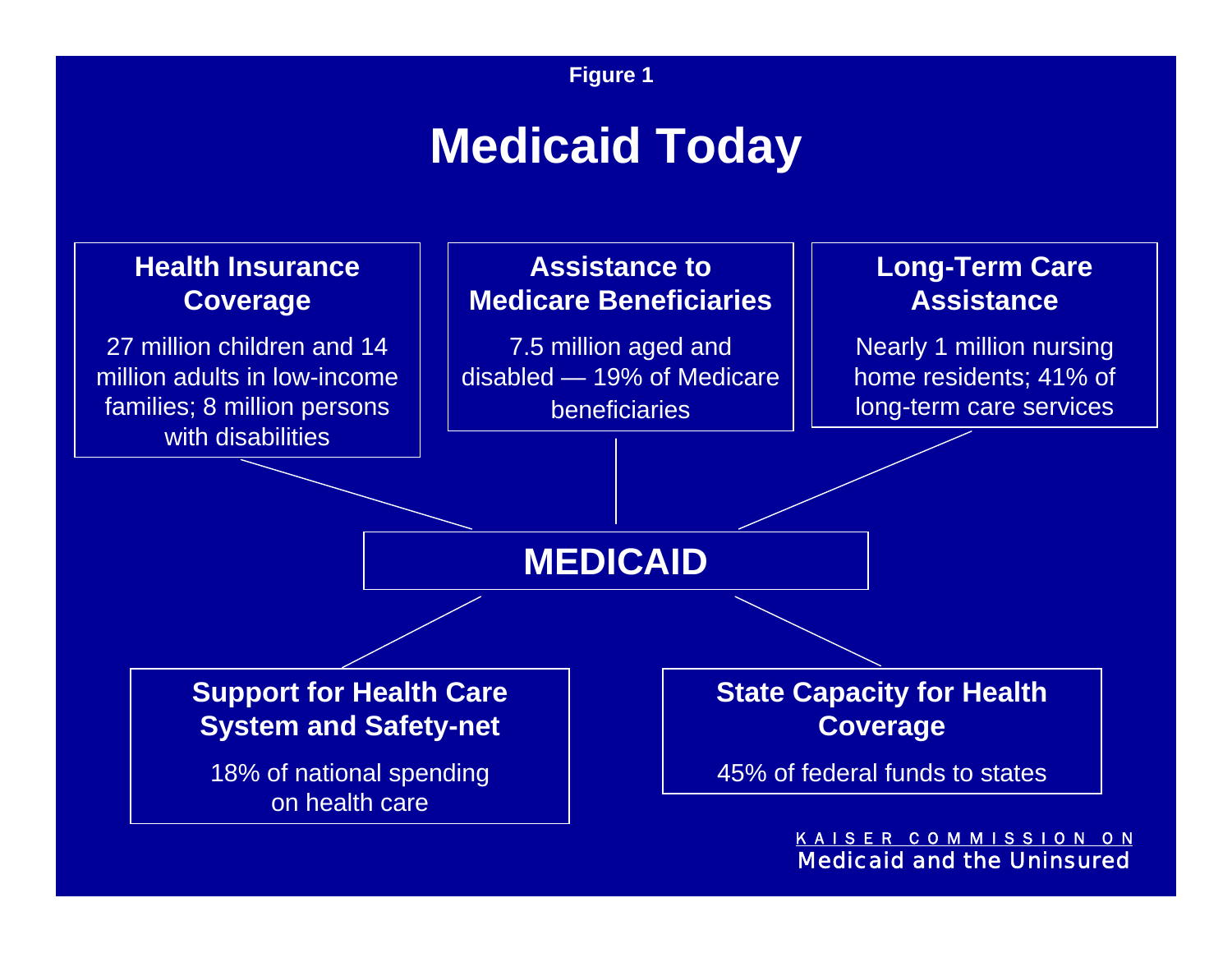### **Percent of Total Residents Covered by Medicaid, by State, 2004-2005**



**<11% (14 states) 11% to 13% (18 states)**

National Average =  $13\%$   $\Box$  >13% (19 states including DC)

military-related coverage and dual-eligibles, but does not include people only on Medicara. A I S E R C O M M I S S I O N O N SOURCE: KCMU and Urban Institute analysis of two-year pooled data from March 2005 Medicaid and the Uninsured NOTE: Includes the population over 65 years of age. Medicaid includes S-CHIP, other and 2006 Current Population Survey, 2006.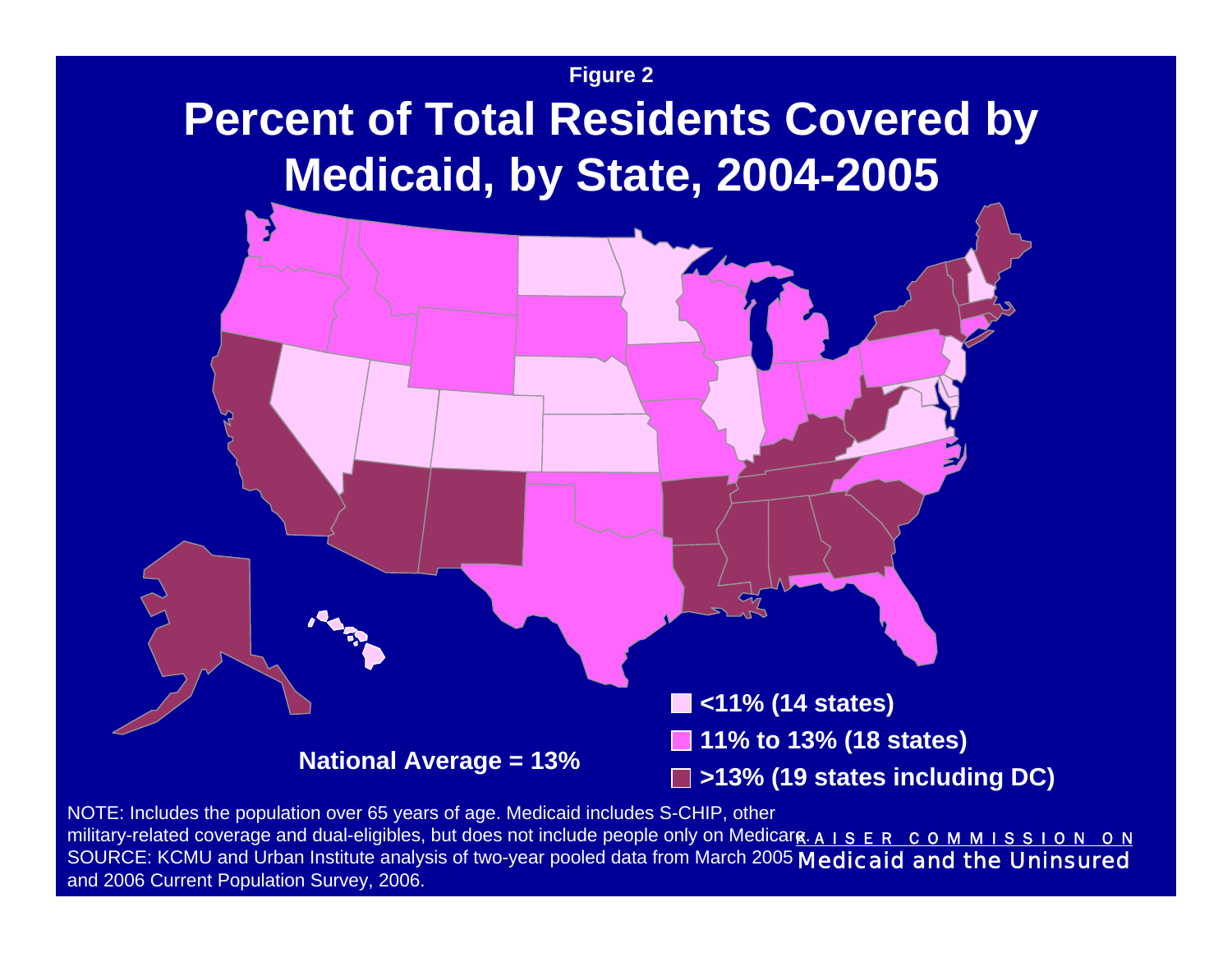# **Medicaid Enrollees and Expenditures by Enrollment Group, 2003**



| <b>Enrollees</b>   |  |
|--------------------|--|
| Total = 55 million |  |

**Expenditures on benefits** 

**Total = \$234 billion**

SOURCE: Urban Institute and Kaiser Commission on Medicaid and the Uninsured estimates based on 2003 MSIS data.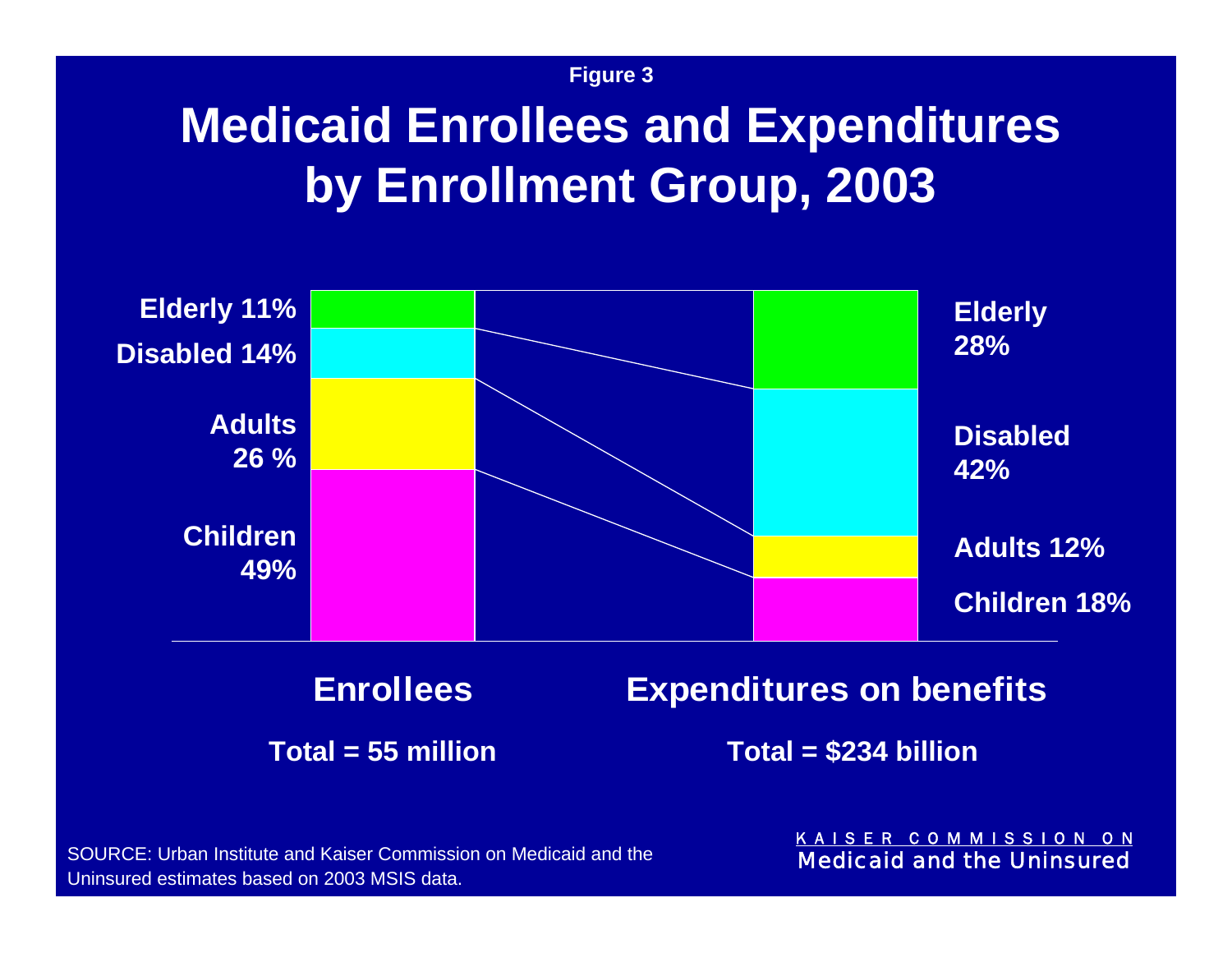# **Medicaid Payments Per Enrollee by Acute and Long-Term Care, 2003**



SOURCE: Urban Institute and Kaiser Commission on Medicaid and the Uninsured estimates based on 2003 MSIS and CMS 64 data.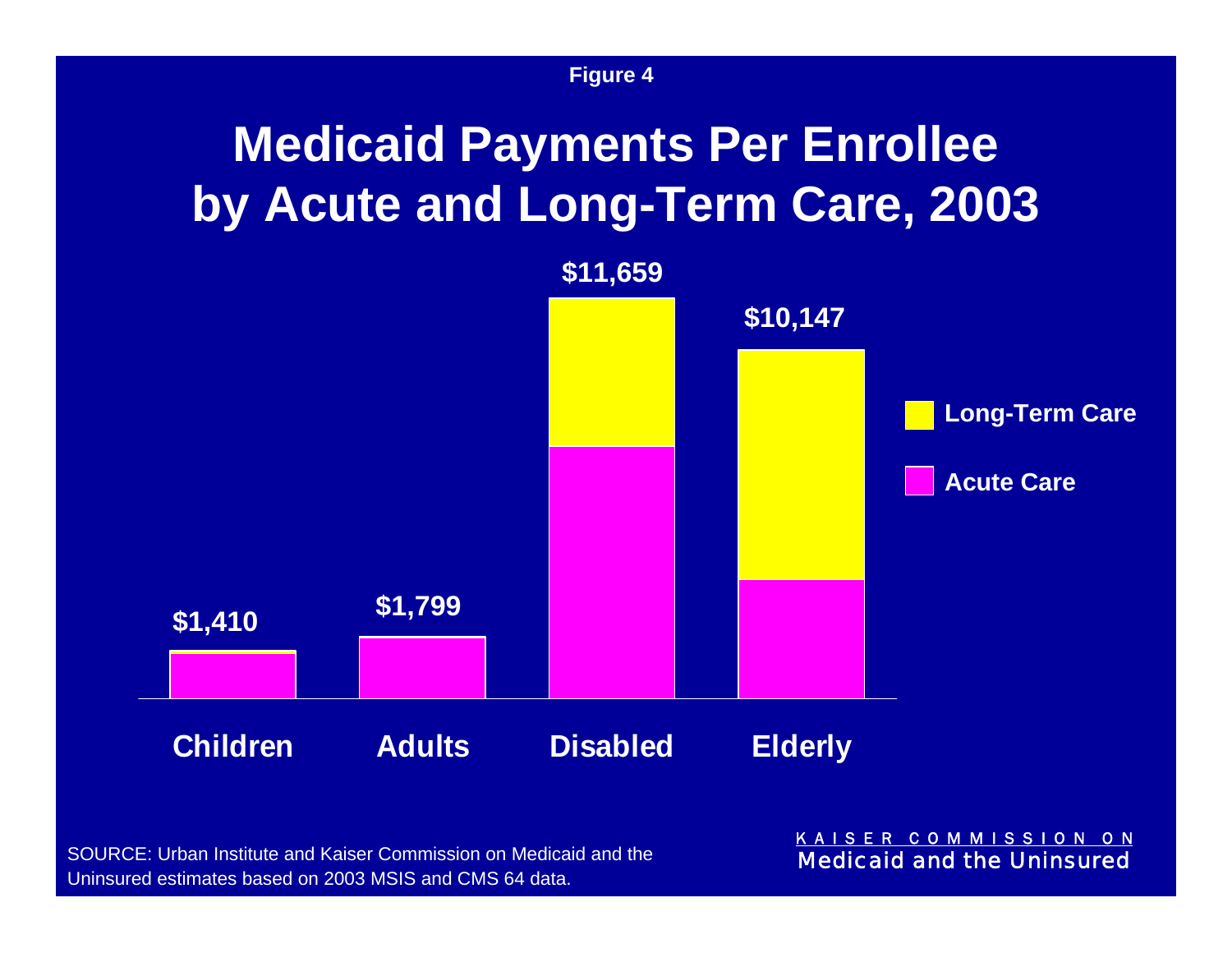### **Medicaid Expenditures by Service, 2005**



#### **Total = \$305.3 billion**

SOURCE: Urban Institute estimates based on data from CMS (Form 64), prepared for the Kaiser Commission on Medicaid and the Uninsured.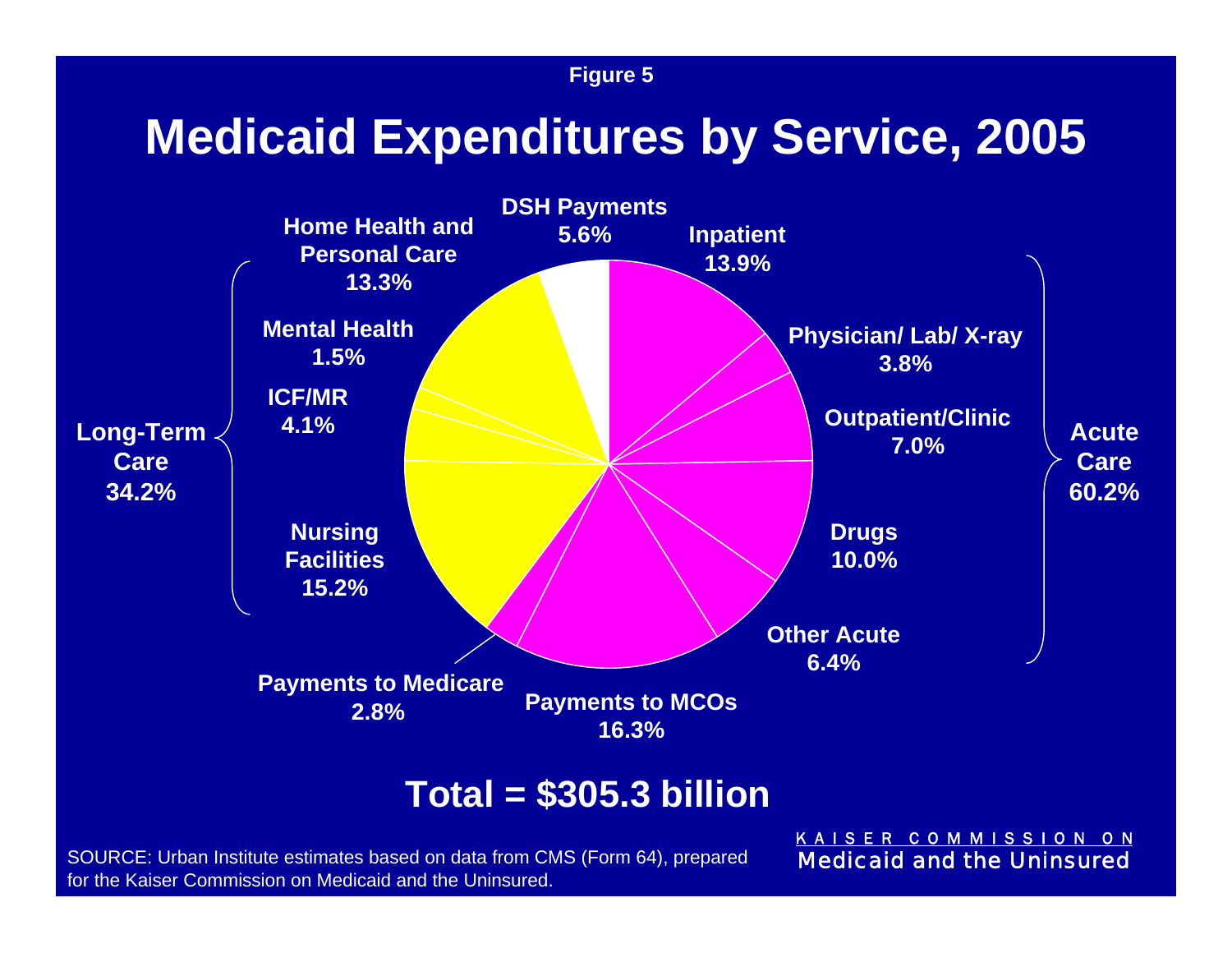### **Medicaid in the Health System, 2005**



SOURCE: A Catlin et al, "National Health Spending in 2005: The Slowdown Continues," *Health Affairs* 26(1)142-153, January/February 2007. Based on National Health Care Expenditure Data, CMS, Office of the Actuary.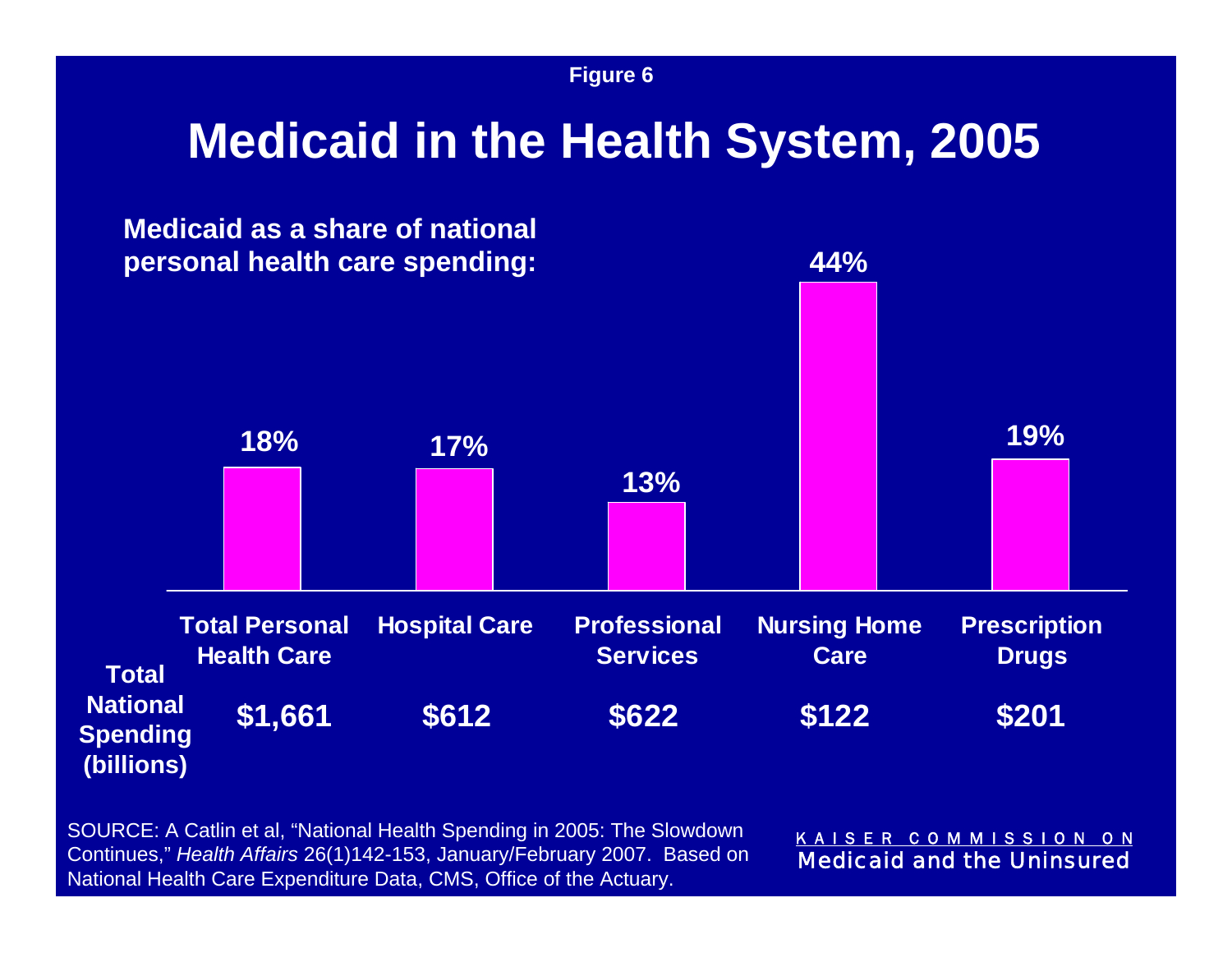#### **Figure 7 Federal Medical Assistance Percentages (FMAP), FY 2007**

**National Average = 57%**

**70+ percent (6 states & DC)**

**61 to <70 percent (17 states)**

**51 to <61 percent (14 states)**

**50 percent (13 states)**

K A I S E R C O M M I S S I O N O N Medicaid and the Uninsured

SOURCE: www.statehealthfacts.org; data from Federal Register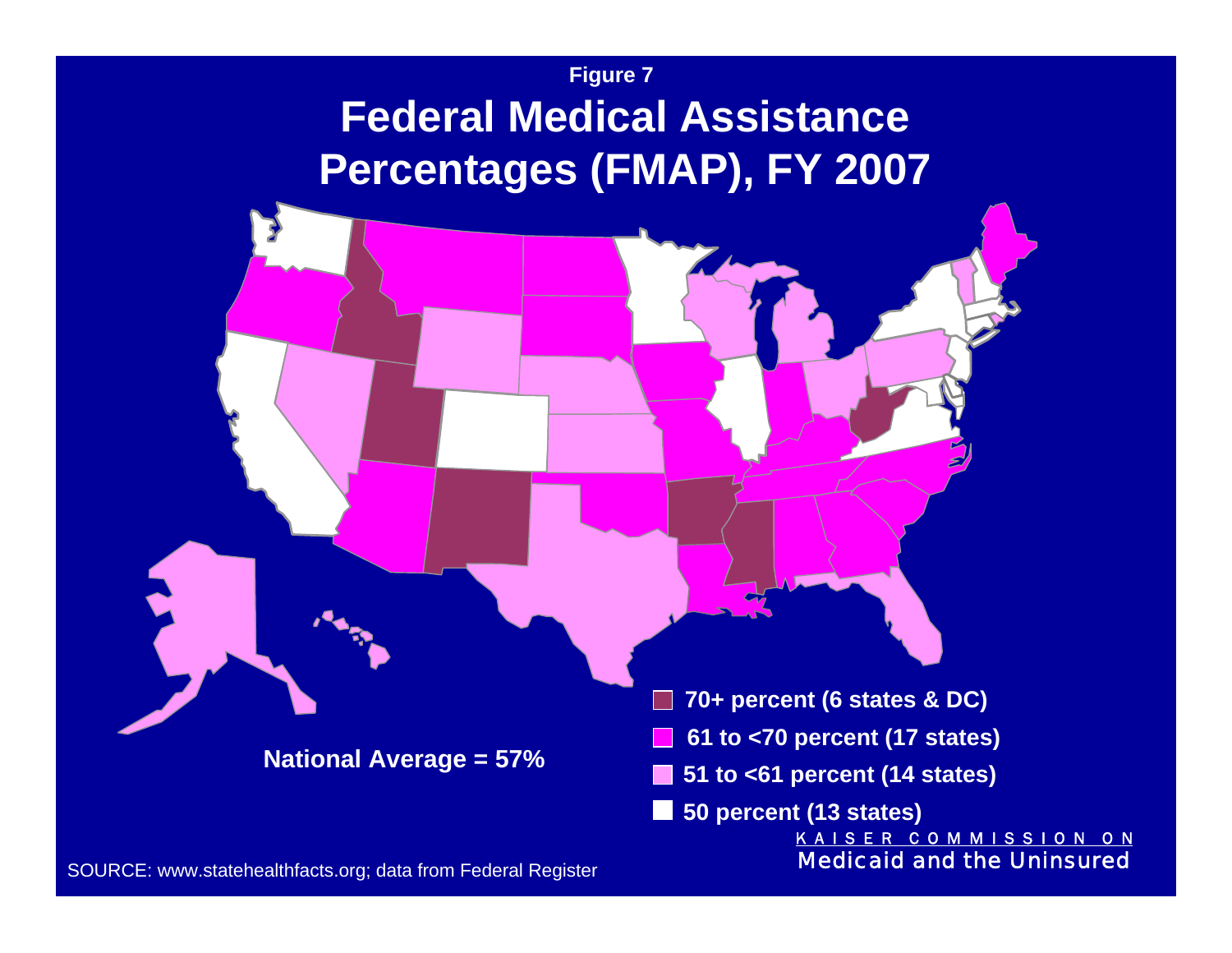#### **Medicaid Serves a Diverse Population**



**Percent with Medicaid:**

Note: "Poor" defined as <100% of federal poverty level, which was \$19,971 for a family of four in 2005.

SOURCE: Estimates by Kaiser Commission on Medicaid and the Uninsured and Urban Institute; birth data from *MCH Update*, National Governors Association.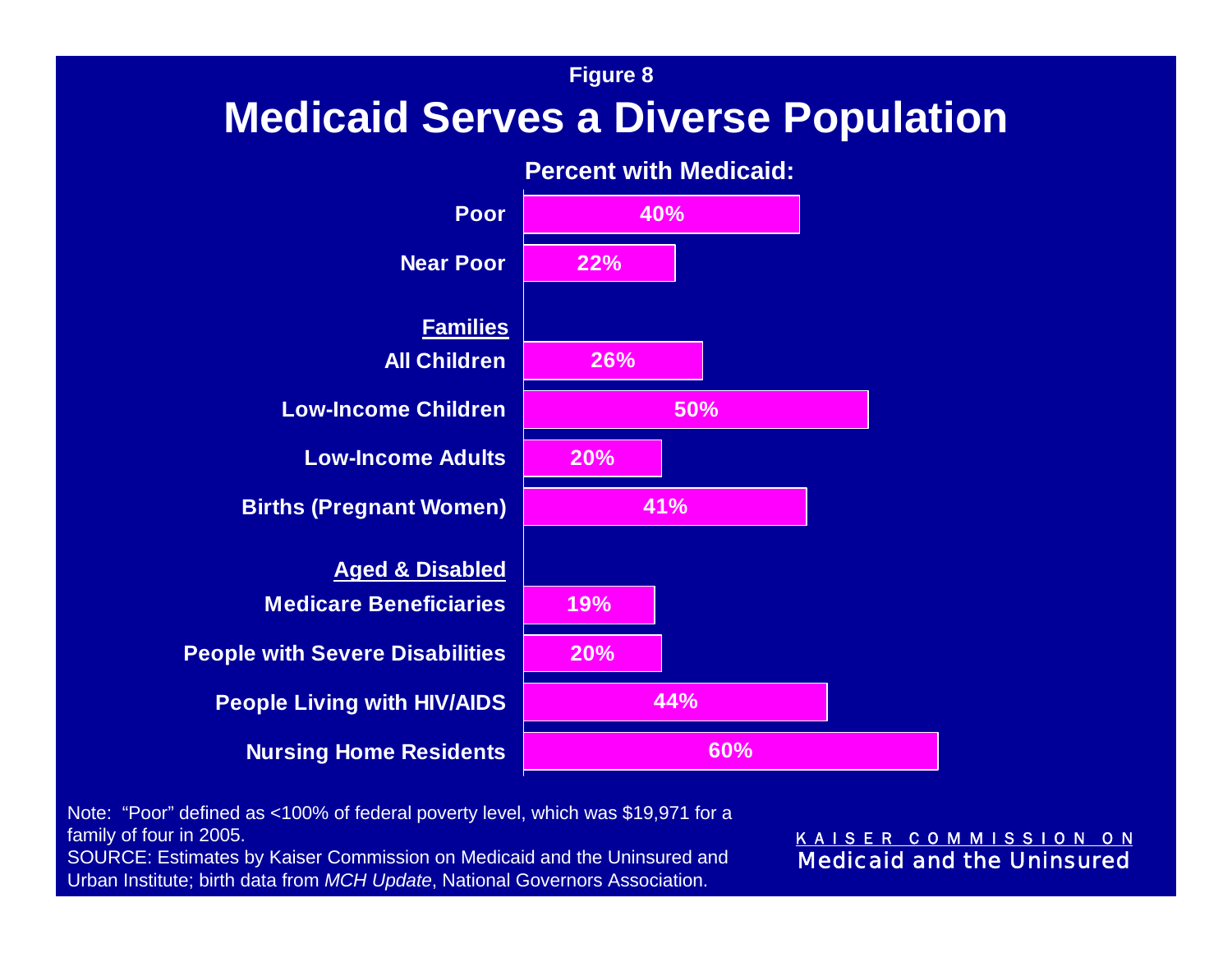# **Health Insurance Coverage of Low-Income Adults and Children, 2005**

|                     |                                        | □ Uninsured ■ Medicaid/Other Public ■ Employer/Other Private |            |     |            |     |            |     |  |
|---------------------|----------------------------------------|--------------------------------------------------------------|------------|-----|------------|-----|------------|-----|--|
| <b>Children</b>     | Poor<br>(<100% Poverty)                | 22%                                                          |            |     | 61%        | 17% |            |     |  |
|                     | <b>Near-Poor</b><br>(100-199% Poverty) | 17%                                                          | <b>41%</b> |     |            |     |            | 43% |  |
|                     |                                        |                                                              |            |     |            |     |            |     |  |
| <b>Parents</b>      | Poor<br>(<100% Poverty)                |                                                              | 42%        |     |            |     | <b>40%</b> |     |  |
|                     | Near-Poor<br>(100-199% Poverty)        | 33%                                                          |            | 17% |            |     | <b>50%</b> |     |  |
|                     |                                        |                                                              |            |     |            |     |            |     |  |
| <b>Adults</b>       | Poor<br>(<100% Poverty)                |                                                              | 47%        |     | <b>28%</b> |     | 25%        |     |  |
| without<br>children | <b>Near-Poor</b><br>(100-199% Poverty) |                                                              | <b>39%</b> |     | 18%        | 43% |            |     |  |

Notes: Medicaid also includes SCHIP and other state programs, Medicare and militaryrelated coverage. The federal poverty level was \$19,971 for a family of four in 2005. Data may not total 100% due to rounding.

K A I S E R C O M M I S S I O N O N Medicaid and the Uninsured

SOURCE: KCMU and Urban Institute analysis of March 2006 Current Population Survey.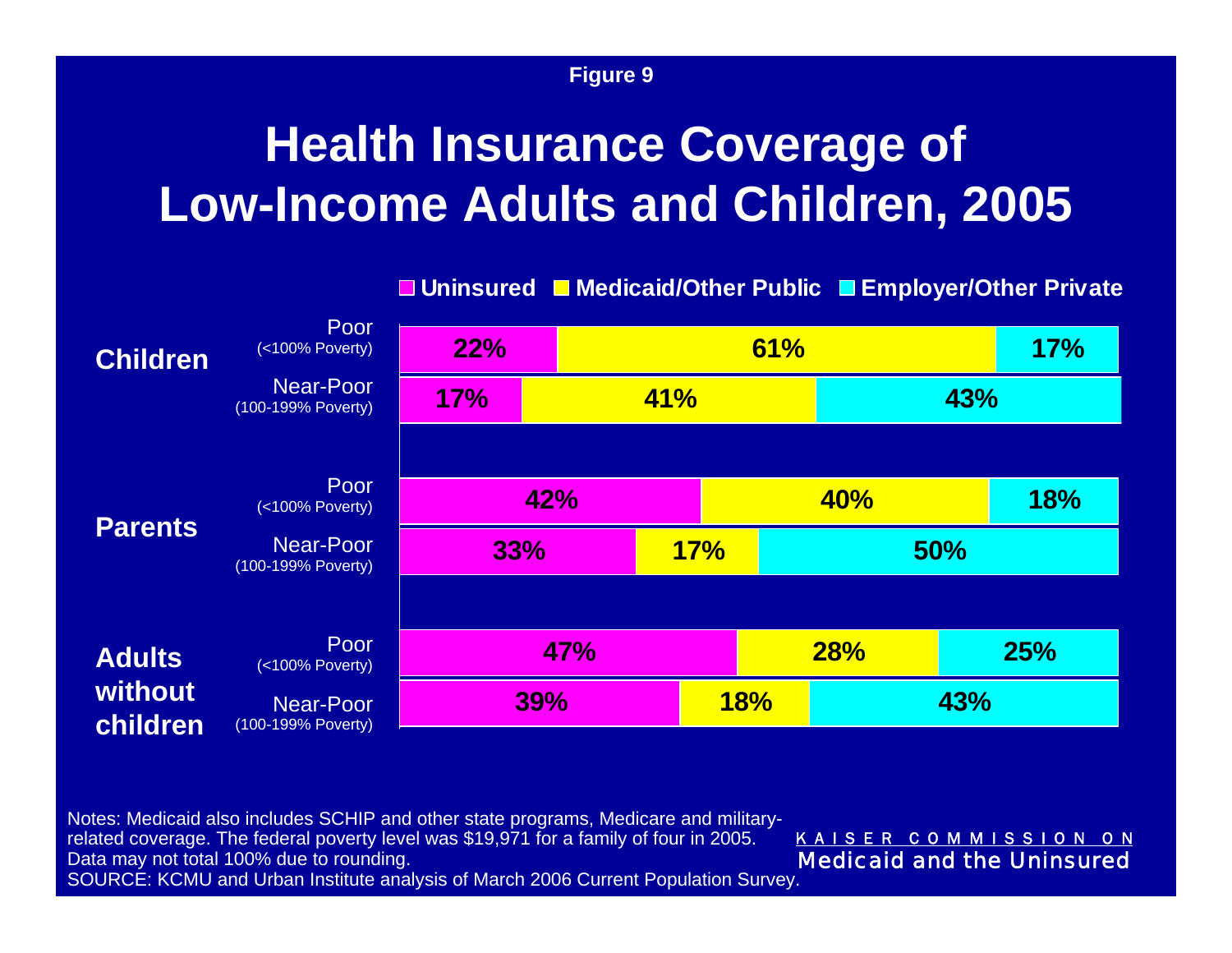#### **Medicaid and SCHIP Enrollment of Children, FY 1998 – FY 2005**

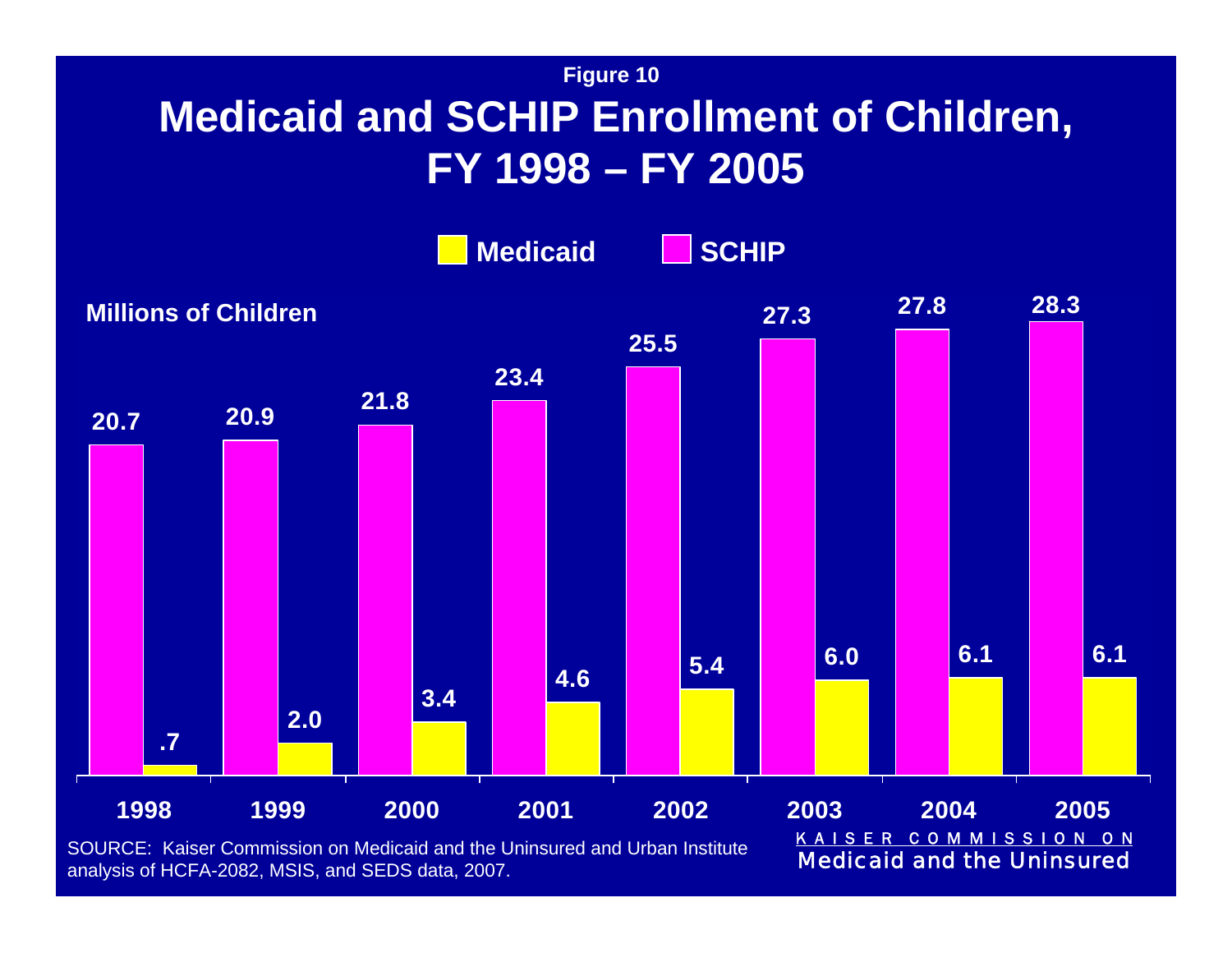#### **Medicaid is the Primary Payer for Long-Term Care**